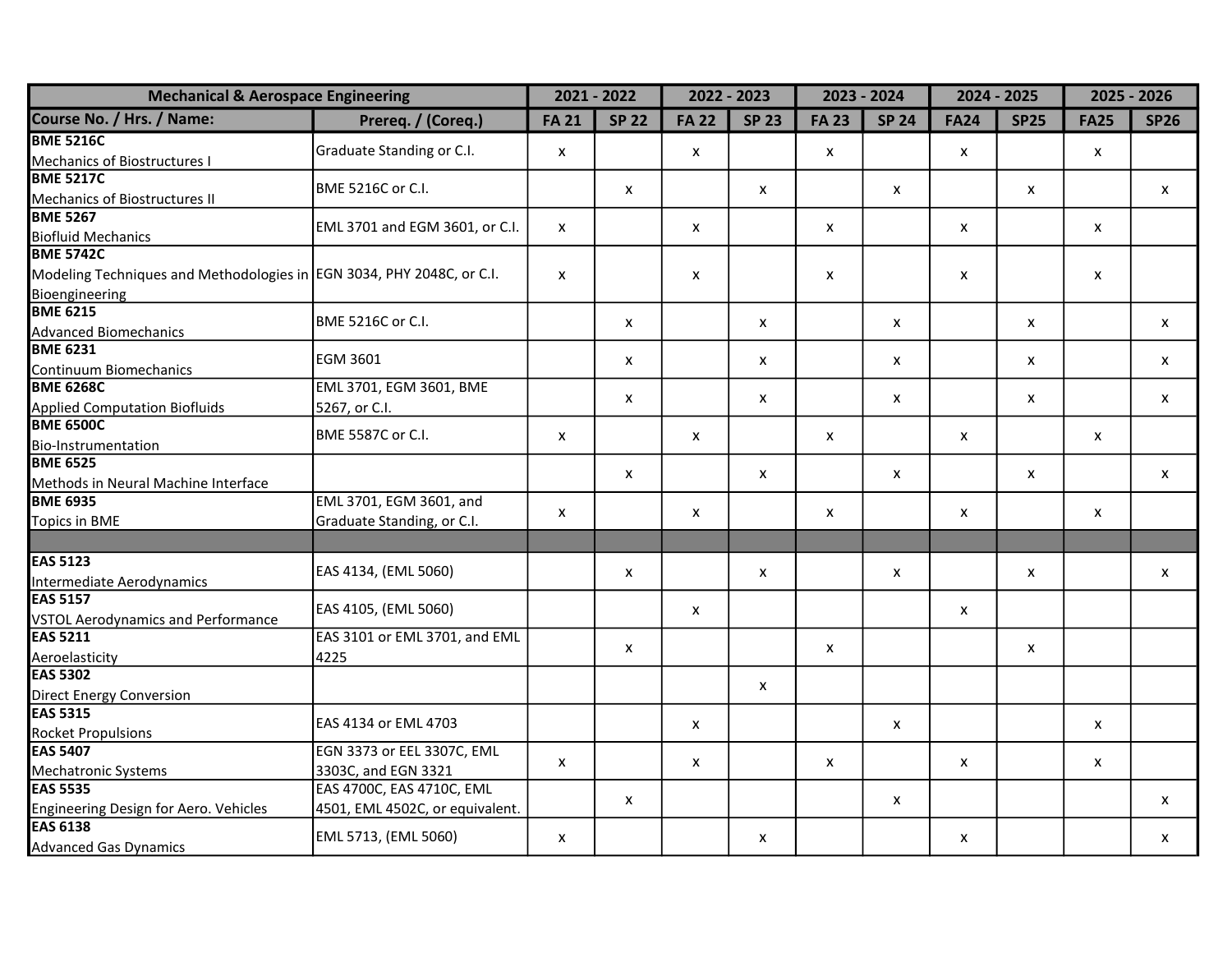| <b>Mechanical &amp; Aerospace Engineering</b>       |                              |              | $2021 - 2022$             |              | 2022 - 2023  | 2023 - 2024  |                           |                           | $2024 - 2025$ | $2025 - 2026$ |              |
|-----------------------------------------------------|------------------------------|--------------|---------------------------|--------------|--------------|--------------|---------------------------|---------------------------|---------------|---------------|--------------|
| Course No. / Hrs. / Name:                           | Prereq. / (Coreq.)           | <b>FA 21</b> | <b>SP 22</b>              | <b>FA 22</b> | <b>SP 23</b> | <b>FA 23</b> | <b>SP 24</b>              | <b>FA24</b>               | <b>SP25</b>   | <b>FA25</b>   | <b>SP26</b>  |
| <b>EAS 6185</b>                                     |                              |              |                           |              |              |              |                           |                           |               |               |              |
| <b>Turbulent Flow</b>                               | <b>EML 5060 and EML 5713</b> |              | X                         |              |              | $\mathsf{x}$ |                           |                           | X             |               |              |
| <b>EAS 6222</b>                                     | EAS 4200 or EML 5237         |              |                           |              |              |              |                           |                           |               |               |              |
| Non-Destructive Evaluation (NDE)                    |                              |              |                           | X            |              |              |                           | $\boldsymbol{\mathsf{x}}$ |               |               |              |
| <b>EAS 6250</b>                                     | EML 5237 and EML 5271        |              |                           |              | X            |              |                           |                           | X             |               |              |
| Structural & Dynamic Stability                      |                              |              |                           |              |              |              |                           |                           |               |               |              |
| <b>EAS 6403C</b>                                    | EAS 6507 and EML 5060        |              |                           |              |              |              |                           |                           |               | x             |              |
| Altitude Det./Control                               |                              |              |                           |              |              |              |                           |                           |               |               |              |
| <b>EAS 6405</b>                                     | EAS 4105 or equivalent.      |              |                           |              | X            |              |                           |                           | X             |               |              |
| <b>Advanced Flight Dynamics</b>                     |                              |              |                           |              |              |              |                           |                           |               |               |              |
| <b>EAS 6414</b>                                     | EML 5271, EML 5060, or C.I.  |              | X                         |              |              |              | $\pmb{\mathsf{X}}$        |                           |               |               | $\mathsf{x}$ |
| <b>Estimation of Dynamical Systems</b>              |                              |              |                           |              |              |              |                           |                           |               |               |              |
| <b>EAS 6415</b>                                     | EML 5060 and EAS 6507        |              |                           | $\mathsf{x}$ |              |              | $\boldsymbol{\mathsf{x}}$ |                           |               | X             |              |
| Guidance, Navigation and Control<br><b>EAS 6507</b> |                              |              |                           |              |              |              |                           |                           |               |               |              |
| <b>Topics of Astrodynamics</b>                      | EML 5271 or C.I.             | X            |                           |              |              | X            |                           |                           |               |               | X            |
| <b>EAS 6722</b>                                     |                              |              |                           |              |              |              |                           |                           |               |               |              |
| Multi-Disciplinary Optimization (MDO)               | EML 5060 or C.I.             | X            |                           |              |              | X            |                           |                           |               | X             |              |
| <b>EAS 6807C</b>                                    |                              |              |                           |              |              |              |                           |                           |               |               |              |
| Aero./Thermal/Fluid Measurements                    |                              |              |                           |              |              |              |                           |                           |               |               |              |
| <b>EAS 6808</b>                                     |                              |              |                           |              |              |              |                           |                           |               |               |              |
| Space Environment and Payload Inst.                 |                              |              |                           |              |              |              |                           | X                         |               |               |              |
|                                                     |                              |              |                           |              |              |              |                           |                           |               |               |              |
| <b>EGM 6653</b>                                     |                              |              |                           |              |              |              |                           |                           |               |               |              |
| Theory of Elasticity and Plasticity                 | <b>EML 5237</b>              |              |                           |              |              | X            |                           |                           |               | X             |              |
| <b>EML 5060</b>                                     |                              |              |                           |              |              |              |                           |                           |               |               |              |
| <b>Mathematical Methods</b>                         | MAP 2302                     | X            | $\boldsymbol{\mathsf{x}}$ | $\mathsf{x}$ | X            | $\mathsf{x}$ | $\mathsf{x}$              | X                         | X             | x             | X            |
| <b>EML 5066</b>                                     |                              |              |                           |              |              |              |                           |                           |               |               |              |
| Computational Methods in MAE                        |                              |              |                           |              |              |              |                           |                           |               |               |              |
| <b>EML 5090</b>                                     | Graduate Standing or C.I.    | X            | X                         | X            | X            | X            | X                         | X                         | X             | X             | X            |
| <b>MAE Seminar</b>                                  |                              |              |                           |              |              |              |                           |                           |               |               |              |
| <b>EML 5105</b>                                     |                              |              |                           |              |              |              |                           |                           |               |               |              |
| Gas Kinetics & Statistical Thermodynamics           |                              |              |                           |              |              |              |                           |                           |               |               |              |
| <b>EML 5152</b>                                     | EML 4142 and EML 5060        |              | $\boldsymbol{\mathsf{x}}$ |              | X            |              | X                         |                           | X             |               | X            |
| Intermediate Heat Transfer                          |                              |              |                           |              |              |              |                           |                           |               |               |              |
| <b>EML 5224</b>                                     |                              |              |                           |              |              |              |                           |                           |               |               |              |
| Acoustics                                           |                              |              |                           |              |              |              |                           |                           |               |               |              |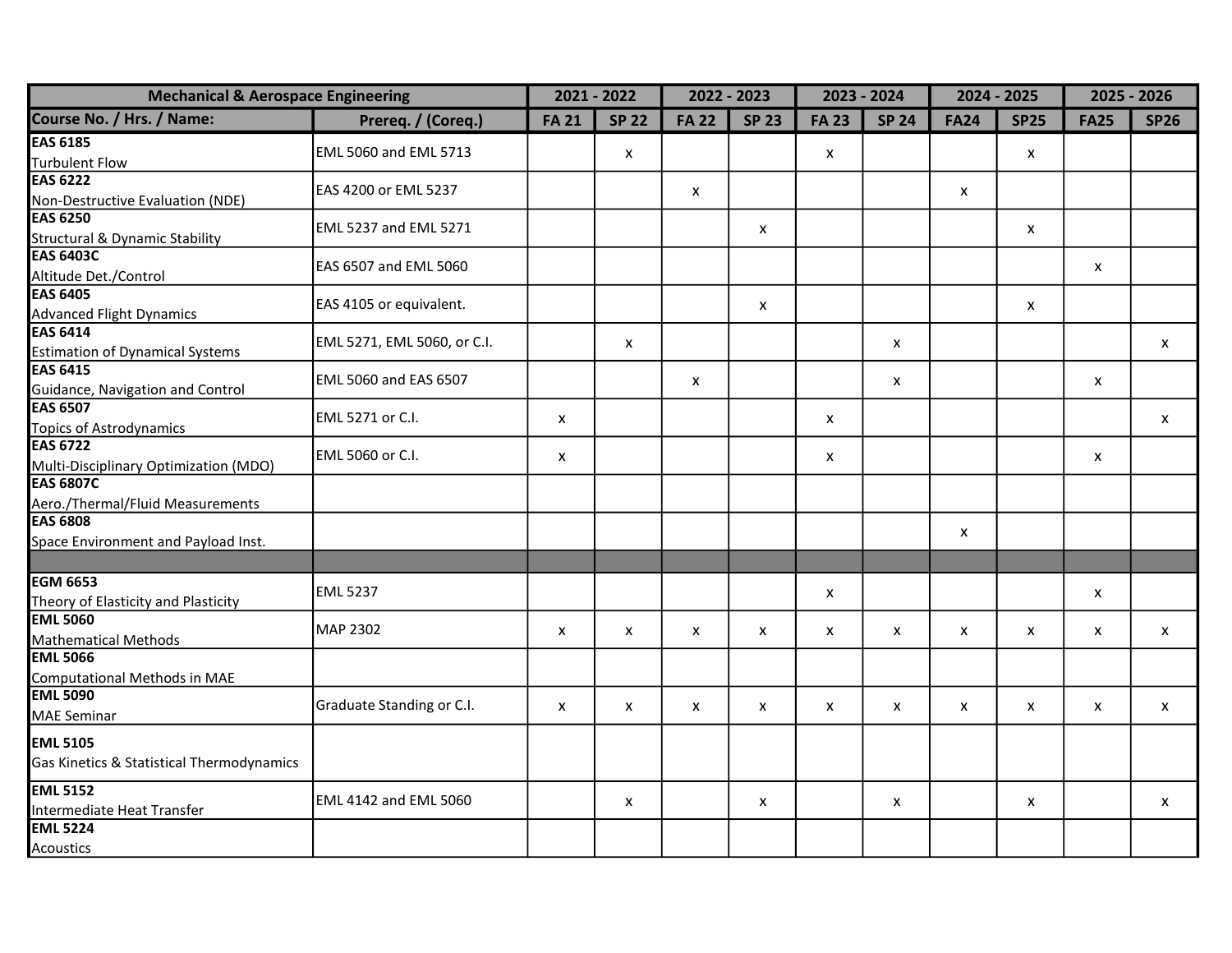| <b>Mechanical &amp; Aerospace Engineering</b>          |                              |              | $2021 - 2022$             |              | 2022 - 2023  | $2023 - 2024$ |                           |                           | $2024 - 2025$ | $2025 - 2026$ |              |
|--------------------------------------------------------|------------------------------|--------------|---------------------------|--------------|--------------|---------------|---------------------------|---------------------------|---------------|---------------|--------------|
| Course No. / Hrs. / Name:                              | Prereq. / (Coreq.)           | <b>FA 21</b> | <b>SP 22</b>              | <b>FA 22</b> | <b>SP 23</b> | <b>FA 23</b>  | <b>SP 24</b>              | <b>FA24</b>               | <b>SP25</b>   | <b>FA25</b>   | <b>SP26</b>  |
| <b>EML 5228</b>                                        | EML 3303C, EML 4225, and EML |              |                           |              |              |               |                           |                           |               |               |              |
| <b>Modal Analysis</b>                                  | 5060                         |              |                           |              | $\mathsf{x}$ |               |                           |                           | X             |               |              |
| <b>EML 5237</b>                                        | EML 3500 or EAS 4200         | X            |                           | X            |              | X             |                           | X                         |               | x             |              |
| <b>Intermediate Mechanics of Materials</b>             |                              |              |                           |              |              |               |                           |                           |               |               |              |
| <b>EML 5245</b>                                        |                              |              |                           |              |              |               |                           |                           |               |               |              |
| Tribology                                              |                              |              |                           |              |              |               |                           |                           |               |               |              |
| <b>EML 5271</b>                                        | <b>EGN 3321</b>              |              | X                         |              | X            |               | $\boldsymbol{\mathsf{x}}$ |                           | X             |               | X            |
| Intermediate Dynamics                                  |                              |              |                           |              |              |               |                           |                           |               |               |              |
| <b>EML 5290</b>                                        | Graduate Standing or C.I.    | X            |                           |              | x            |               |                           | X                         |               |               | x            |
| <b>Introduction to MEMS</b>                            |                              |              |                           |              |              |               |                           |                           |               |               |              |
| <b>EML 5291</b>                                        |                              |              |                           |              |              |               |                           |                           |               |               |              |
| <b>MEMS Materials</b>                                  |                              |              |                           |              |              |               |                           |                           |               |               |              |
| <b>EML 5311</b>                                        | EML 4225, (EML 5060)         | X            |                           | $\mathsf{x}$ |              | X             |                           | $\boldsymbol{\mathsf{x}}$ |               | X             |              |
| <b>Systems Controls</b>                                |                              |              |                           |              |              |               |                           |                           |               |               |              |
| <b>EML 5402</b>                                        | EML 3101, EML 4703 or EAS    |              | $\pmb{\mathsf{X}}$        |              |              |               | $\pmb{\mathsf{X}}$        |                           |               |               | $\mathsf{x}$ |
| Turbomachinery                                         | 4134                         |              |                           |              |              |               |                           |                           |               |               |              |
| <b>EML 5403</b>                                        |                              |              |                           |              |              |               |                           |                           |               |               |              |
| Science and Technology of Fuel Cells                   |                              |              |                           |              |              |               |                           |                           |               |               |              |
| <b>EML 5456</b>                                        | EGM 3601, EGN 3365 or EMA    |              |                           |              |              |               |                           |                           |               |               |              |
| Turbines for Sustainable Power                         | 3706, EML 3701 or EAS 3101,  | X            |                           | X            |              | X             |                           | X                         |               | X             |              |
|                                                        | (EML 4142)                   |              |                           |              |              |               |                           |                           |               |               |              |
| <b>EML 5546</b>                                        | <b>EML 5237</b>              |              |                           | X            |              |               |                           | X                         |               |               |              |
| <b>Engineering Design with Composite</b>               |                              |              |                           |              |              |               |                           |                           |               |               |              |
| <b>EML 5713</b>                                        | EML 4703, (EML 5060)         | X            |                           | X            |              | X             |                           | X                         |               | x             |              |
| Intermediate Fluid Mechanics                           |                              |              |                           |              |              |               |                           |                           |               |               |              |
| <b>EML 5937</b>                                        |                              | X            |                           |              |              | X             |                           |                           |               | X             |              |
| SP: Advanced Composites Engineering<br><b>EML 5937</b> |                              |              |                           |              |              |               |                           |                           |               |               |              |
|                                                        |                              |              |                           | X            |              |               |                           | X                         |               |               |              |
| SP: Advanced Manufacturing                             |                              |              |                           |              |              |               |                           |                           |               |               |              |
| <b>EML 6062</b>                                        |                              |              |                           |              |              |               |                           |                           |               |               |              |
| Boundary Element Method in Engineering                 |                              |              |                           |              |              |               |                           |                           |               |               |              |
| <b>EML 6067</b>                                        | EML 5237 or EML 5713         |              |                           |              |              |               |                           |                           |               |               |              |
| Finite Element I                                       |                              |              | $\boldsymbol{\mathsf{x}}$ |              | X            |               | $\pmb{\mathsf{X}}$        |                           | X             |               | $\mathsf{x}$ |
| <b>EML 6068</b>                                        | EML 6067 or C.I.             |              |                           |              |              |               |                           |                           |               |               |              |
| Finite Element II                                      |                              | X            |                           |              |              | X             |                           |                           |               | X             |              |
| <b>EML 6085</b>                                        | <b>EML 5060</b>              |              |                           |              |              |               |                           |                           |               |               |              |
| <b>Research Methods</b>                                |                              |              | X                         |              | X            |               | X                         |                           | X             |               | X            |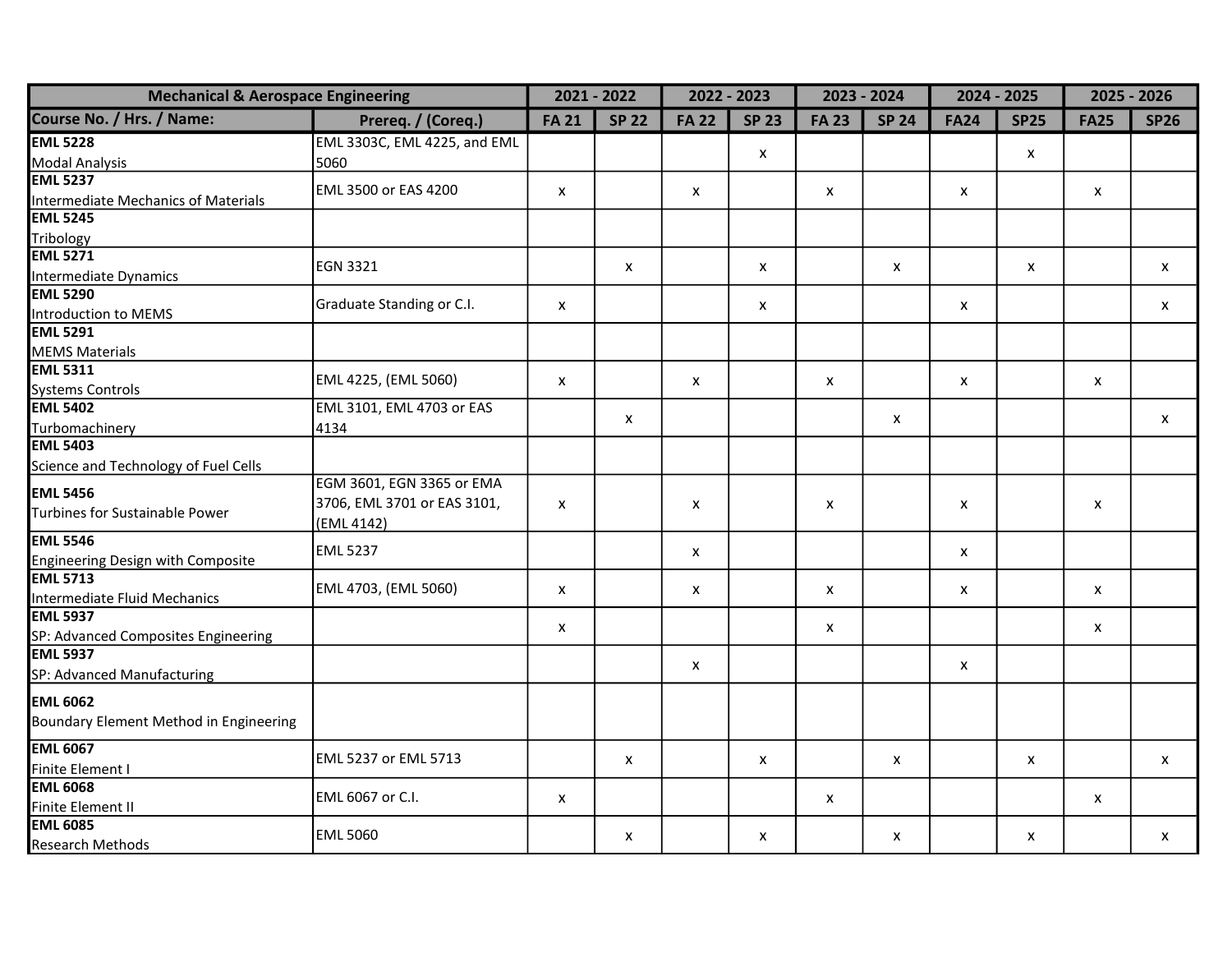| <b>Mechanical &amp; Aerospace Engineering</b> |                             |                           | $2021 - 2022$             |                           | 2022 - 2023  | 2023 - 2024               |              |                           | 2024 - 2025 | 2025 - 2026               |                           |
|-----------------------------------------------|-----------------------------|---------------------------|---------------------------|---------------------------|--------------|---------------------------|--------------|---------------------------|-------------|---------------------------|---------------------------|
| Course No. / Hrs. / Name:                     | Prereq. / (Coreq.)          | <b>FA 21</b>              | <b>SP 22</b>              | <b>FA 22</b>              | <b>SP 23</b> | <b>FA 23</b>              | <b>SP 24</b> | <b>FA24</b>               | <b>SP25</b> | <b>FA25</b>               | <b>SP26</b>               |
| <b>EML 6104</b>                               |                             |                           |                           |                           |              |                           |              |                           |             |                           |                           |
| <b>Classical Thermodynamics</b>               | EML 3101 or C.I.            |                           | X                         |                           | X            |                           | X            |                           | X           |                           | $\mathsf{x}$              |
| <b>EML 6124</b>                               |                             |                           |                           |                           |              |                           |              |                           |             |                           |                           |
| Two-Phase Flow                                |                             |                           |                           |                           |              |                           |              |                           |             |                           |                           |
| <b>EML 6131</b>                               | <b>EML 5152</b>             |                           |                           |                           |              |                           |              |                           |             |                           |                           |
| Combustion Phenomena                          |                             |                           |                           | $\boldsymbol{\mathsf{x}}$ |              |                           | X            |                           |             | $\boldsymbol{\mathsf{x}}$ |                           |
| <b>EML 6144</b>                               |                             |                           |                           |                           |              |                           |              |                           |             |                           |                           |
| Boiling and Condensation Heat Transfer        |                             |                           |                           |                           |              |                           |              |                           |             |                           |                           |
|                                               |                             |                           |                           |                           |              |                           |              |                           |             |                           |                           |
| <b>EML 6154</b>                               | EML 5152 or C.I.            | $\boldsymbol{\mathsf{x}}$ |                           |                           | X            |                           |              | $\boldsymbol{\mathsf{x}}$ |             |                           | $\boldsymbol{\mathsf{x}}$ |
| <b>Conduction Heat Transfer</b>               |                             |                           |                           |                           |              |                           |              |                           |             |                           |                           |
| <b>EML 6155</b>                               | EML 5152, EML 5713, or C.I. | X                         |                           |                           | X            |                           |              | X                         |             |                           | $\boldsymbol{\mathsf{x}}$ |
| <b>Convection Heat Transfer</b>               |                             |                           |                           |                           |              |                           |              |                           |             |                           |                           |
| <b>EML 6157</b>                               | EML 5152 or C.I.            |                           |                           | $\boldsymbol{\mathsf{x}}$ |              |                           | X            |                           |             | X                         |                           |
| <b>Radiation Heat Transfer</b>                |                             |                           |                           |                           |              |                           |              |                           |             |                           |                           |
| <b>EML 6158</b>                               |                             |                           |                           |                           |              |                           |              |                           |             |                           |                           |
| <b>Gaseous Radiation Heat Transfer</b>        |                             |                           |                           |                           |              |                           |              |                           |             |                           |                           |
| <b>EML 6211</b>                               | <b>EML 5237</b>             |                           | $\boldsymbol{\mathsf{x}}$ |                           | X            |                           | X            |                           | X           |                           | $\boldsymbol{\mathsf{x}}$ |
| <b>Continuum Mechanics</b>                    |                             |                           |                           |                           |              |                           |              |                           |             |                           |                           |
| <b>EML 6223</b>                               | EML 4220, EML 5271, or C.I. | X                         |                           | $\boldsymbol{\mathsf{x}}$ |              | $\boldsymbol{\mathsf{x}}$ |              | X                         |             | x                         |                           |
| <b>Advanced Vibration Systems</b>             |                             |                           |                           |                           |              |                           |              |                           |             |                           |                           |
| <b>EML 6226</b>                               |                             |                           |                           |                           |              |                           |              |                           |             |                           |                           |
| <b>Analytical Dynamics</b>                    |                             |                           |                           |                           |              |                           |              |                           |             |                           |                           |
| <b>EML 6227</b>                               |                             |                           |                           |                           |              |                           |              |                           |             |                           |                           |
| Nonlinear Dynamics and Vibrations             |                             |                           |                           |                           |              |                           |              |                           |             |                           |                           |
| <b>EML 6233</b>                               | EML 6211 or C.I.            | $\boldsymbol{\mathsf{x}}$ |                           |                           |              | X                         |              |                           |             | $\boldsymbol{\mathsf{x}}$ |                           |
| Fundamentals in Fatigue Analysis              |                             |                           |                           |                           |              |                           |              |                           |             |                           |                           |
| <b>EML 6238</b>                               | EGM 3601, EML 6211, and EML |                           |                           |                           | X            |                           |              |                           | X           |                           |                           |
| Plates and Shells                             | 5060                        |                           |                           |                           |              |                           |              |                           |             |                           |                           |
| <b>EML 6295</b>                               |                             |                           |                           |                           |              |                           |              |                           |             |                           |                           |
| Sensor & Actuator Micro. Mech.                |                             |                           |                           |                           |              |                           |              |                           |             |                           |                           |
| <b>EML 6296</b>                               |                             |                           |                           |                           |              |                           |              |                           |             |                           |                           |
| <b>MEMS Mechanism and Design</b>              |                             |                           |                           |                           |              |                           |              |                           |             |                           |                           |
| <b>EML 6297</b>                               |                             |                           |                           |                           |              |                           |              |                           |             |                           |                           |
| <b>MEMS Characterization</b>                  |                             |                           |                           |                           |              |                           |              |                           |             |                           |                           |
| <b>EML 6299</b>                               | EML 5060, EML 6211, or C.I. |                           | x                         |                           |              | X                         |              |                           | X           |                           |                           |
| Advanced Topics in Miniaturiation             |                             |                           |                           |                           |              |                           |              |                           |             |                           |                           |